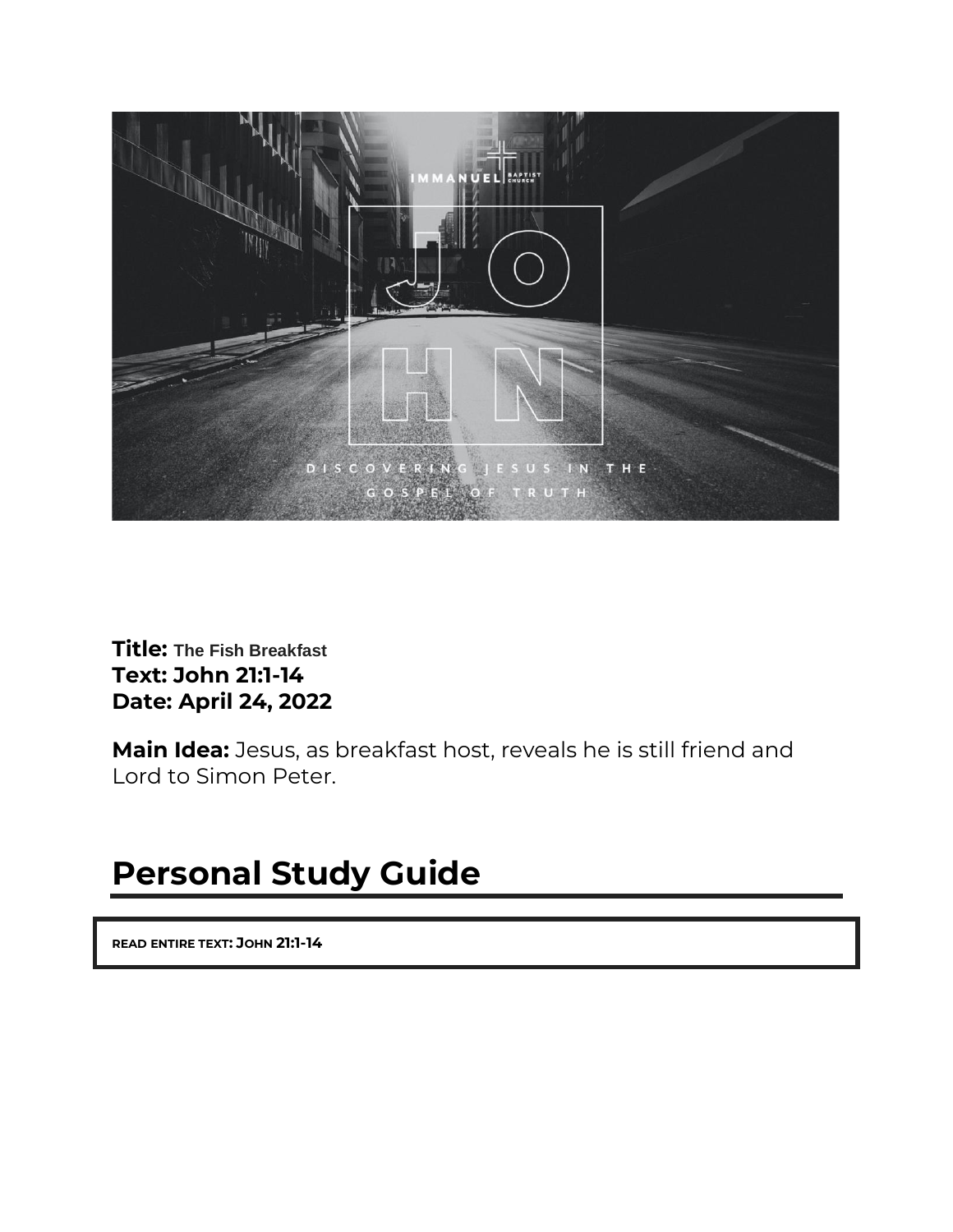- 1. What do you notice about the setting and events of the breakfast that seem familiar?
- 2. What terms or ideas do you see here that you've heard before in John?
- 3. Is there anything surprising to you in this text?
- 4. Who are the characters in this passage? What did they say and what did they do?

#### **Explain – What does this mean?**

\*There are four parts to the Gospel of John:

- Prologue: John 1
- The Book of Signs: John 2-11
- The Book of Glory: John 12-20
- Epilogue: John 21

We have now come to the Epilogue, where many of the themes that came up throughout the Gospel come together for one final purpose.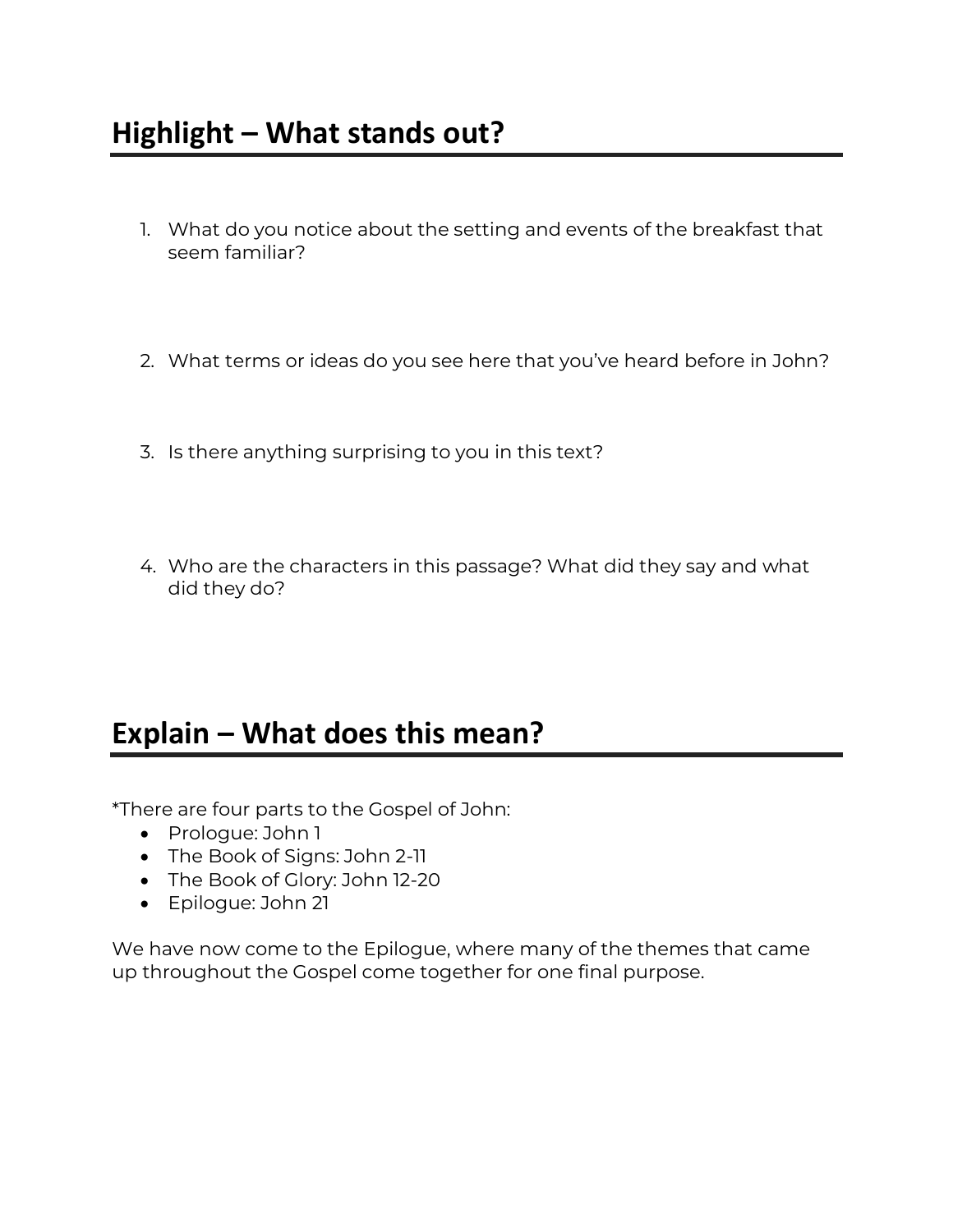- 1. Read John 1: 35-42, Matthew 4:18-22, Mark 1:16- 20, and Luke 5:1- 11. Compare and contrast these verses with what Jesus is doing with Peter in John 21:1-14.
- 2. What is the significance of John including this account, especially given what you know about Peter and his response to Jesus in John 18?
- 3. Look at verses 9-14. What do these verses tell you about Jesus' heart and character? What kind of Savior is he in these verses?
- 4. What is the purpose statement of John? (Hint: It's in John 20:31). How does this fulfill that purpose statement?

#### **St. Helen's Commentary says this about this scene:**

*"This open-ended finish to the Gospel shows that Jesus' concern, in the post-resurrection era, will be with the feeding of His people through what He has fed His apostles. It is a summary statement of much of the Gospel and a final authentication that the apostles' witness is genuine."*

## **Apply – How does this change me?**

- 1. Simon Peter decides to "go fishing" and six of the disciples "follow him" but they catch nothing. Are there areas in your life that are fruitless and need to be turned over to Jesus?
- 2. After they follow Jesus' command, the disciples haul in "153 large fish". Where in your life and ministry have you seen God's blessings?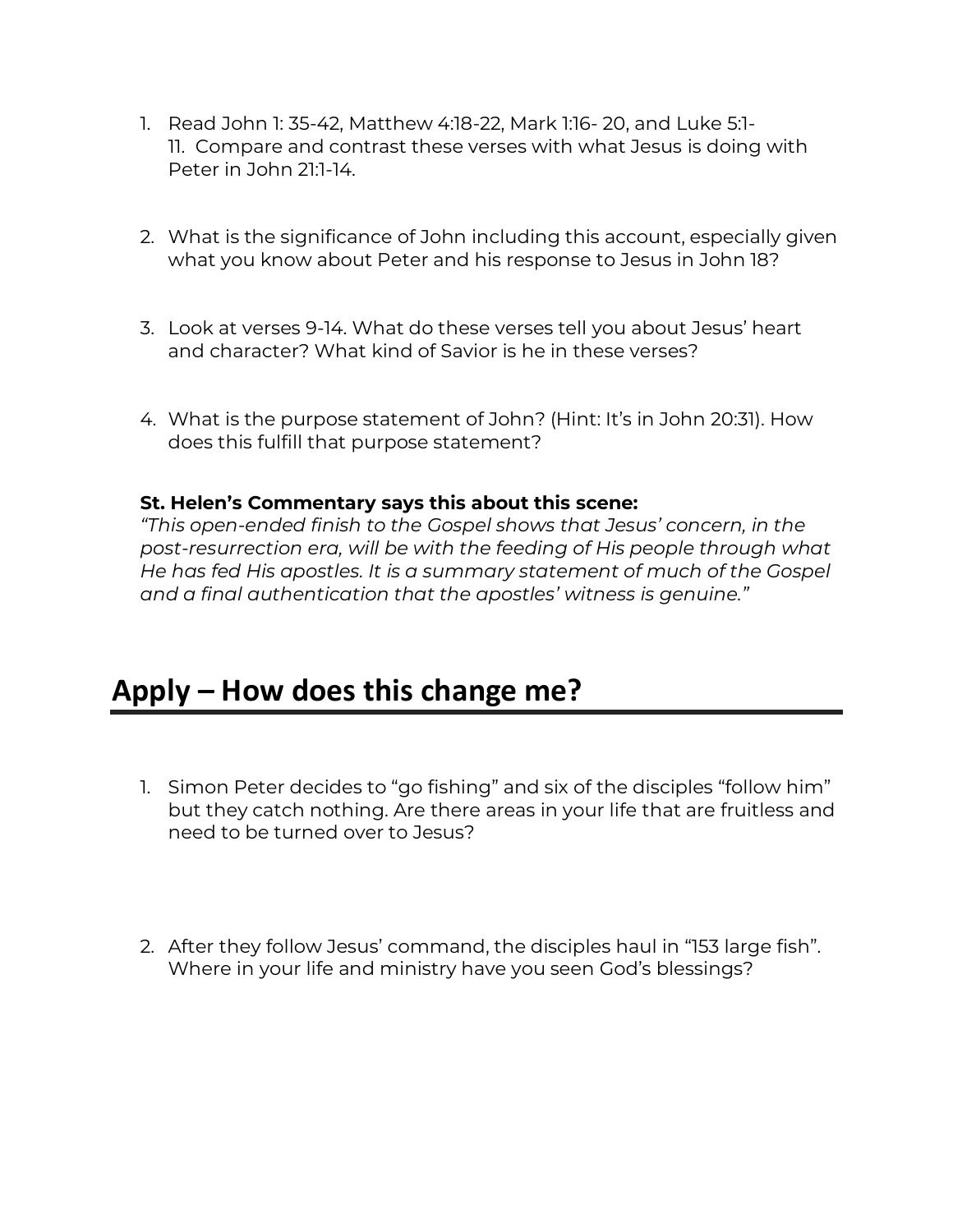3. How have you been "fed" by Jesus in your life and how has that transformed your ability to minister to others?

### **Respond – What's my next step?**

*\*As a Christian and a Group Leader, you have the opportunity to lead others in more personal connections to Jesus and to God's word. Here are a few ideas for how to do for this week:*

- Consider bringing breakfast on the Sunday that you teach this lesson or have a potluck breakfast and ask class members to bring breakfast items to share. Ask members to share one way they have known Jesus as friend recently as you eat together.
- Spend some time thinking about Group members who are struggling or who may have missed a few Sundays. Invite them to a meal this week to check-in on them.
- As you eat breakfast this week, take time to pray for each of your class members by name, for more nearness and growth in their relationship with God through Jesus and His Holy Spirit.
- Invite someone to breakfast this week who is not a Christian. Say a blessing before you eat and pray for the person by name.

### **Commentary**

#### *V. EPILOGUE (21:1–25)*

#### **A. JESUS APPEARS TO HIS DISCIPLES BY THE SEA (21:1–14)**

**21:1**. *Afterwards* (*meta tauta*, as in 3:22) establishes sequence but no chronological details. The disciples have left Jerusalem and returned to Galilee, probably not with the main groups of journeying pilgrims but in small groups of two or three, several days after the week-long Feast of Unleavened Bread.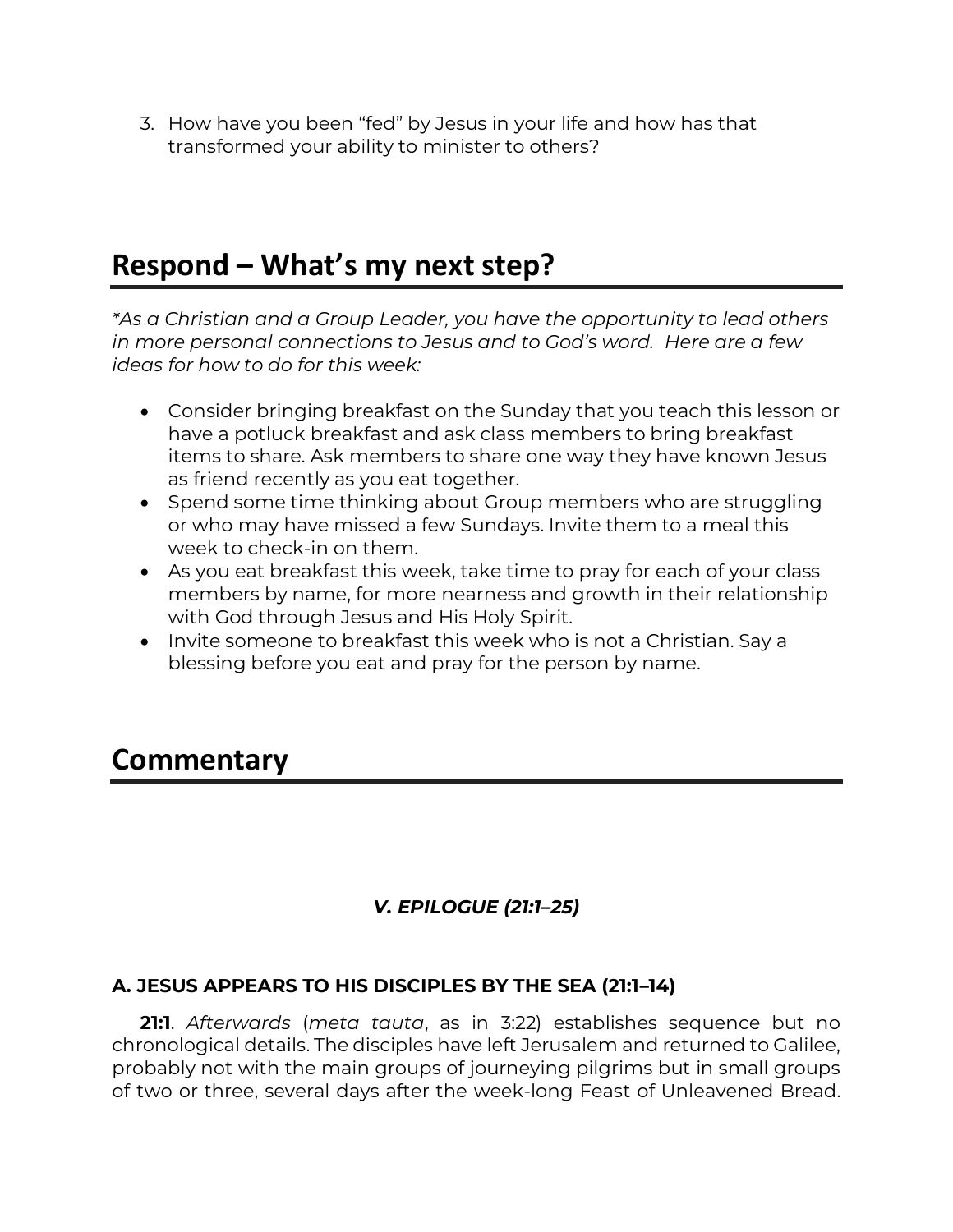There Jesus *appeared* (*ephanerōsen heauton*, lit. 'he revealed himself') *again to his disciples*, this time by the *Sea of Tiberias*—an alternative name for Lake Galilee, one found in the New Testament only in John (*cf.* notes on 6:1). Such 'revelation' or 'manifestation' is a common theme of the Fourth Gospel, but more commonly in reference to Jesus' manifestation in the days of his flesh: *e.g.* John the Baptist came that Jesus might *be revealed* to Israel (1:31); in the first sign, Jesus *revealed* his glory (2:11), and throughout his ministry, climaxing in the cross/exaltation, Jesus *revealed* his Father's name (17:6). Here, in resurrection body, he reveals himself. The implication of the wording seems to be that this resurrection appearance (undertaken, like all the others in the Fourth Gospel, at Jesus' initiative) is itself a revelatory act.

**21:2**. Of the seven disciples, Simon Peter (the double name is especially common in John) appears first, probably because he was the unofficial leader, as suggested even by his initiative in the next verse. Thomas is again identified by both his Aramaic and Greek names (*cf.* 11:16; 20:24). Nathanael has not been mentioned since 1:45–51, and only here is he said to come from Cana, the site of Jesus' first two signs in this Gospel (2:1–11; 4:46–54). The sons of Zebedee have not been identified as such before in John. The silence is remarkable, since the Synoptics portray Peter and the two sons of Zebedee, James and John, as a kind of triumvirate within the Twelve. That silence has contributed to the view that the beloved disciple (*cf.* v. 20) is none other than John. (It could not have been James, since James was martyred so early he could not have been responsible for the composition of this Gospel.) The mention of two more disciples, unnamed, makes this identification less than certain, though Haenchen overstates the matter when he insists that the unnamed pair 'make it impossible for us to determine [the beloved disciple's] name' (2. 229). This assessment would be fair if it were the only access we have to the identification of the beloved disciple. In reality, there are both internal and external reasons for making the identification (*cf.* Introduction, § IV), so such piecemeal assessment appears unjustified.

It might be tempting to suppose that these *seven* disciples represent, through the symbolism of the number, all of Jesus' followers. But since John does not habitually utilize this number, nor even in this instance mention the number—the reader must do the addition—we cannot be certain.

**21:3**. Commentators divide as to whether Peter and his friends are to be blamed for going fishing. Hoskyns (p. 552) describes the scene as 'one of complete apostasy' and 'the fulfillment of 16:32'; Barrett (p. 579) judges it 'unthinkable' that 'Peter and his brother disciples should contemplate a return to their former occupation after the events of ch. 20'; Brown (2. 1096) speaks of 'aimless activity undertaken in desperation'. By contrast, Bruce (p. 399) insists there is no evidence that Peter was abandoning the commission he had received in order to return to fishing, and meanwhile 'it was better for him to employ his time usefully than remain idle'. And Beasley-Murray (p. 399)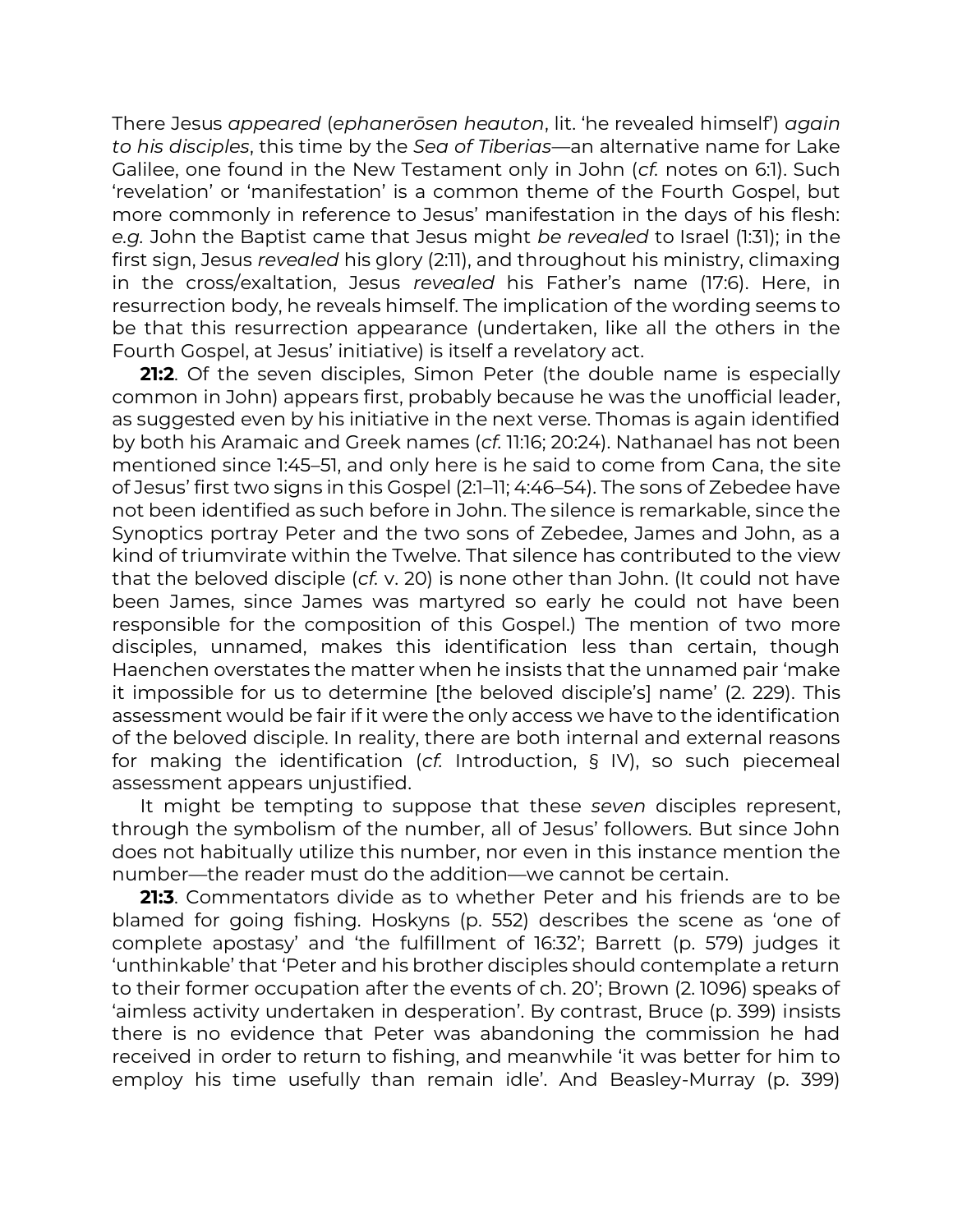comments, 'Even though Jesus be crucified and risen from the dead, the disciples must still *eat!*'

The truth is probably between the two, but a good deal closer to the latter. There is no evidence that Peter and the others had gone to Galilee in order to fish. The most reasonable assumption is that they went in obedience to the Lord's command (Mk. 14:28; 16:7 par.). Moreover by this time Peter himself had seen the risen Lord (Lk. 24:34; 1 Cor. 15:5), a point confirmed by the fact that Peter so quickly threw himself into the water and swam for shore as soon as the identity of the man of the shore was pointed out. This does not read like the action of someone who is running away.

But if Peter and his friends have neither apostasized nor sunk into despair, this fishing expedition and the dialogue that ensues do not read like the lives of men on a Spirit-empowered mission. It is impossible to imagine any of this taking place in Acts, *after Pentecost*. There is a certain eagerness for the risen Jesus, still strangely halting as the reality of Jesus' resurrection is still sinking in. But most emphatically this is not the portrait of believers who have received the promised Paraclete. There is neither the joy nor the assurance, not to mention the sense of mission and the spirit of unity, that characterize the church when freshly endowed with the promised Spirit. It is this 'tone' in the chapter that confirms the exegesis of 20:22, given above, and authenticates the chapter as part of the original Gospel.

Although there is evidence that the night time was considered best for fishing on Galilee, one wonders if the Evangelist is not still employing one of his favourite symbols (*cf.* notes on 3:2, 19–21; 13:30; 20:1). They are coming to grips with the resurrection, but they still have not learned the profound truth that apart from Christ they can do nothing (15:5), and so *that night they caught nothing* (*cf.* Lk. 5:5).

**21:4**. Whether this is an instance when disciples are kept from recognizing the resurrected Christ (Lk. 24:16; *cf.* notes on 20:14, 15) is unclear. It may have been so *early in the morning* that it was impossible in the dimness to identify the figure on the shore.

**21:5–6**. The word *paidia* (NIV 'Friends', frequently 'children') can be used much like British 'lads' or American 'boys' or 'guys' (*cf.* M. I. 170 n. 1). The word rendered 'fish' (*prosphagion*) is used only here in the New Testament. Strictly speaking it refers to a bit of something to eat, a titbit, which in the Galilean culture would often be a bit of fish. The *mē* that introduces the question expresses doubt or expects a negative answer: 'Lads, haven't you caught anything?'

Although *the right side* of anything was widely considered in Greek circles to be a sign of good luck, it would be utterly trivial to think that this is why Jesus gave his command *Throw your net on the right side of the boat and you will find some*, or why the disciples heeded it. Why he gave the command is straightforward: he knew there was a great school of fish on the starboard side, as he had known it on another occasion (Lk. 5:1–11). What is at first more difficult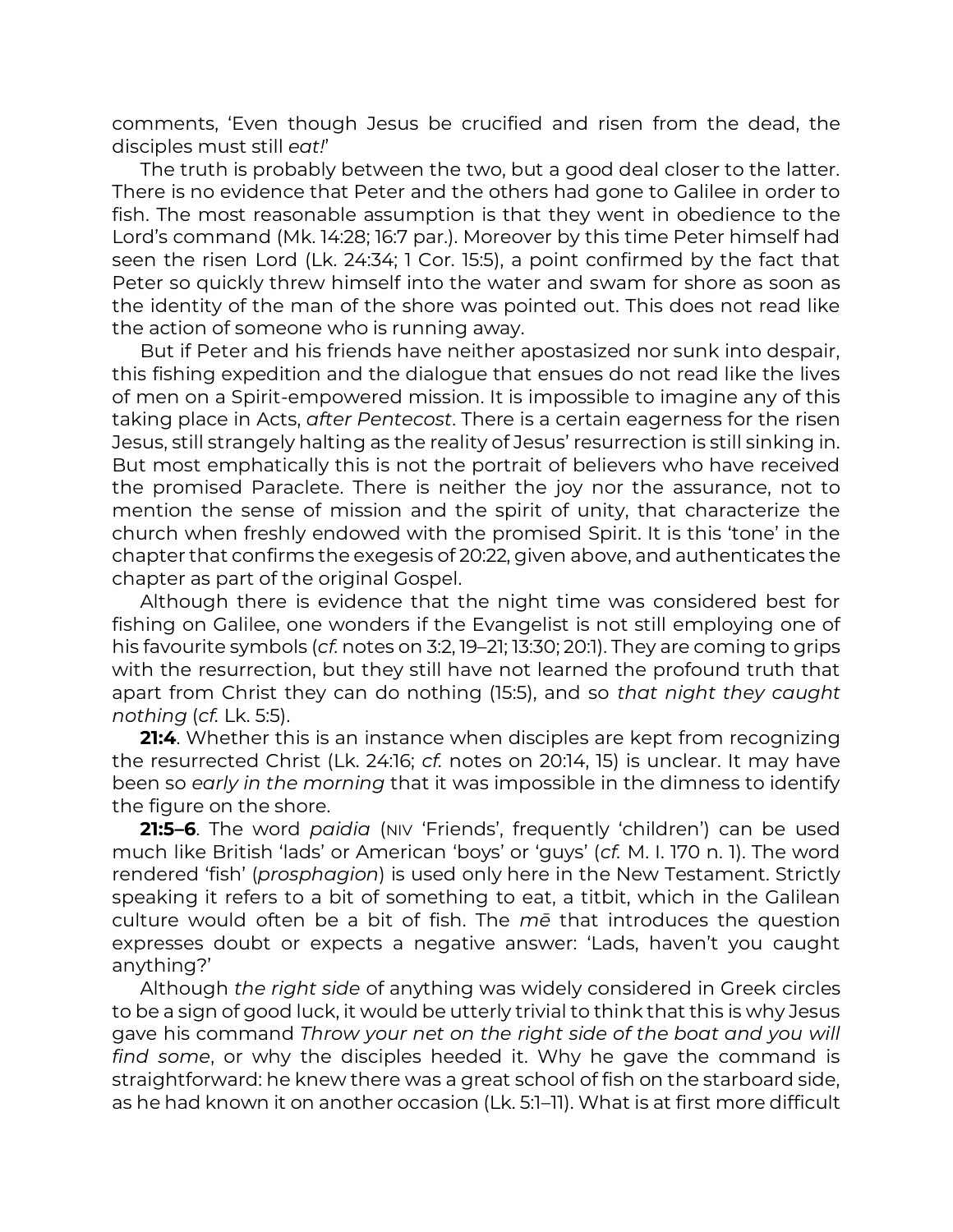is why these fishermen should pay any attention. If they had already recognized the Master, their obedience would make sense, but not v. 7, where recognition comes only after the catch; if they have not recognized him, why listen to the voice of someone calling in early dawn gloom from the shore of the lake? Indeed, Brown (2. 1090–1091) asks how Peter could go through the same situation and much of the same dialogue as on the earlier occasion, without recognizing Jesus. This difficulty is judged to be primary evidence of 'secondary' features in the story, prompting many to conclude that this is a variant account of the episode described in Luke 5:1–11.

But as Marshall points out, the amount of 'common dialogue' is greatly over-estimated. It amounts to no more than the command to let down their nets. If the disciples are not *expecting* Jesus to appear, and do not recognize the man on the shore, it is hard to see how Jesus' exhortation to throw the net on the starboard side greatly differs from advice contemporary sports fishermen have to endure (and occasionally appreciate): 'Try casting over there. You often catch them over there!' (If there are some contemporary sports fishermen who have not yet experienced this delight, I recommend they take my children with them on their next trip.)

Whether in hope or in tired resignation, the men in the boat heed the advice. Immediately they are *unable to haul the net because of the large number of fish*—a rather different result from the episode of Luke 5:1–11, where two boats are so filled with fish that they are in danger of sinking.

**21:7**. Characteristically, the beloved disciple exhibits quick insight, and Peter quick action. No sooner has the former exclaimed, *It is the Lord!*, than Peter has *wrapped his outer garment around him … and jumped into the water*. The general picture is clear; the details are not. One does not normally put *on* a garment before swimming. The words rendered *for he had taken it off* are, literally, 'for he was naked (*gymnos*)'. If, as some think, Peter was totally naked or nearly so (*gymnos* could mean either), he may have donned his *outer garment* (*ependytēs*), even though it would impede his limbs. Alternatively, he was wearing nothing but the 'outer garment' while he was fishing, loosely draped around him, and before jumping into the water *he wrapped [it] around him, i.e.* he tucked up the lower part of the garment and either knotted it or fastened it with his girdle in order not to restrict his legs (the verb is *diezōsato* the same verb is used to describe Jesus tying a towel around his waist preparatory to washing his disciples' feet, 13:4, 5).

**21:8**. We are to understand that Peter impetuously swims ashore and leaves his companions struggling to manoeuvre the boat to shore, *towing the net full of fish*. The distance was about two hundred cubits; a *pēchys* ('cubit') was usually about eighteen inches, hence NIV's *about a hundred yards*. The fact that the narrator's perspective stays with the boat, instead of diverting to the encounter between Jesus and Peter, is a small indication of eyewitness integrity.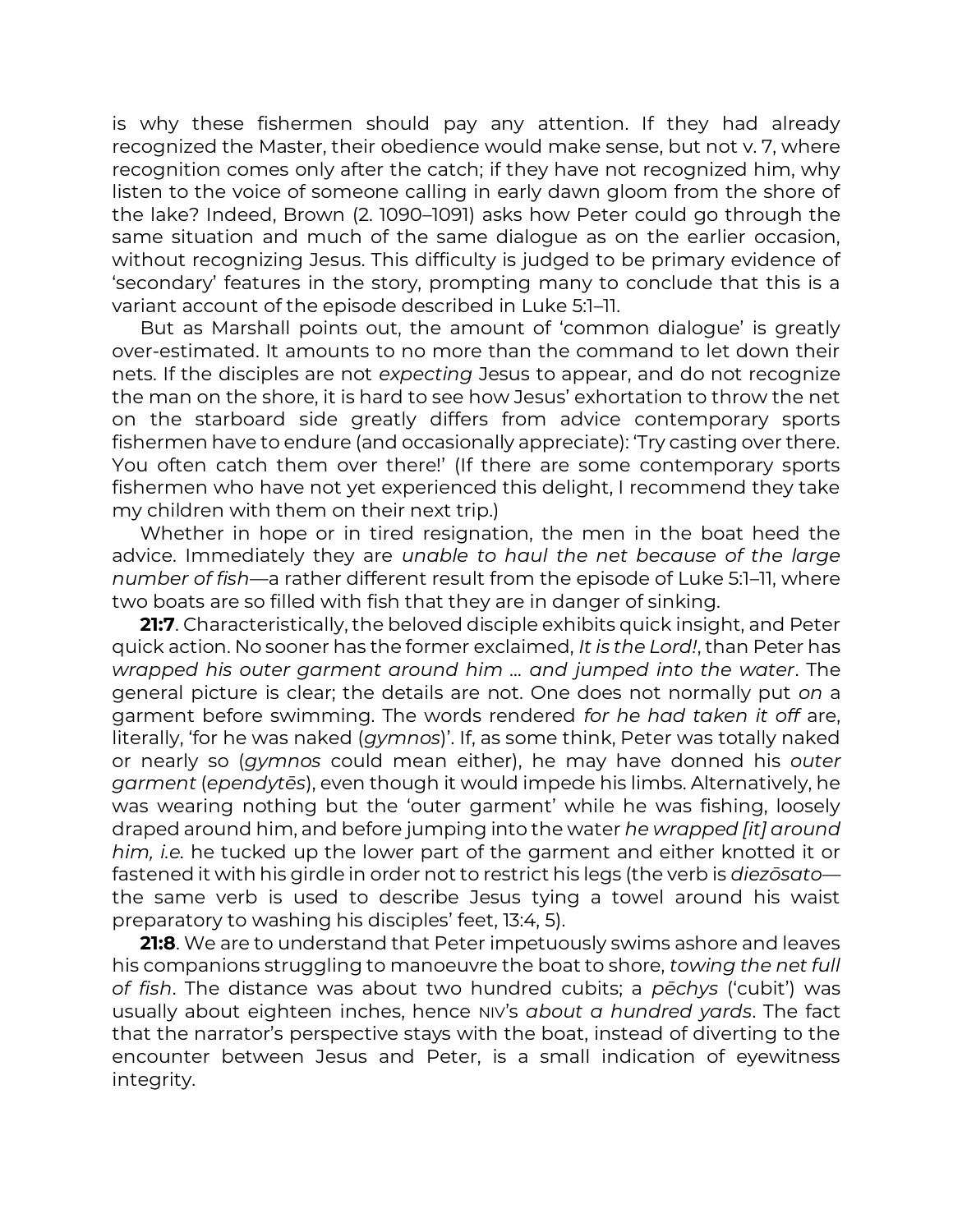**21:9–10**. When those in the boat landed, *they saw a fire of burning coals* (*anthrakia*; *cf.* notes on 18:18) *with fish on it, and some bread*. In the days of his flesh, Jesus washes his disciples' feet (13:1–17). Now, as their risen Lord, he serves them still (*cf.* also v. 13): he meets their tiredness after a night of toil with a hot breakfast. They can begin to eat what he has cooked while some of the fish they have just caught are prepared. The word for 'fish' in vv. 9, 10 is *opsarion* (*cf.* notes on 6:9, 11), singular in v. 9 (was there just one large fish being cooked?) and plural in v. 10–though the singular form can be collective, as probably in v. 13). For further comments on this word, *cf.* Introduction, § IV; *NewDocs* 2. § 64).

**21:11**. The story again links up with Peter. That he could climb aboard and haul the net ashore himself suggests that he was a physically strong man.

Large quantities of ink have gone into explaining why there should be 153 fish. At the purely historical level, it is unsurprising that someone counted them, either as part of dividing them up amongst the fishermen in preparation for sale, or because one of the men was so dumbfounded by the size of the catch that he said something like this: 'Can you believe it? I wonder how many there are?'

But such pedestrian considerations have not satisfied those who are certain there is profound significance in the number. Throughout the history of the church, the most popular solution is that advanced by Jerome, who in his commentary on Ezekiel 47 ties this miracle with the prophetic vision of the stream of living water that flows from the temple to the Dead Sea, which begins to teem with life. Jerome cites the naturalist Oppian who, he claims, avers that there are 153 different species of fish. Thus this catch of fish, effected by the risen Lord's command, becomes an acted parable of the fruitful mission of the church that draws (*helkyō*; the same verb is behind 'dragged') all human beings without distinction (12:32). The trouble with this explanation is that Oppian's list, no matter how it is counted, does not yield 153; the most likely number is 157.<sup>9</sup> Scholars debate whether Jerome was simply mistaken in the number, misascribed the right number to some other naturalist whose work is now lost, or simply 'cooked the books'. So far as our evidence goes, however, this is no solution.

Another proposal based on Ezekiel 47 has been put forward more recently. Describing the effect of the stream from the temple, Ezekiel writes: 'There will be large numbers of fish, because this water flows there and makes the salt water fresh; so where the river flows everything will live. Fishermen will stand along the shore; from En Gedi to En Eglaim there will be places for spreading nets' (47:9–10). Now each Hebrew and Greek letter stands for a number, so every Greek or Hebrew word has a numerical value. Based on this discipline, called 'gematria', J. A. Emerton has noted that in Hebrew 'En' is the word for 'spring', while 'Gedi' yields the number 17 and 'Eglaim' the number 153. Indeed, the two numbers are related: 153 is the triangular number of 17 (*i.e.* 1+2+3+ … +17=153; for the reason why it is called 'triangular' *cf.* Hoskyns, p. 553). Thus the number represents the places where, in the time of the fulfillment of messianic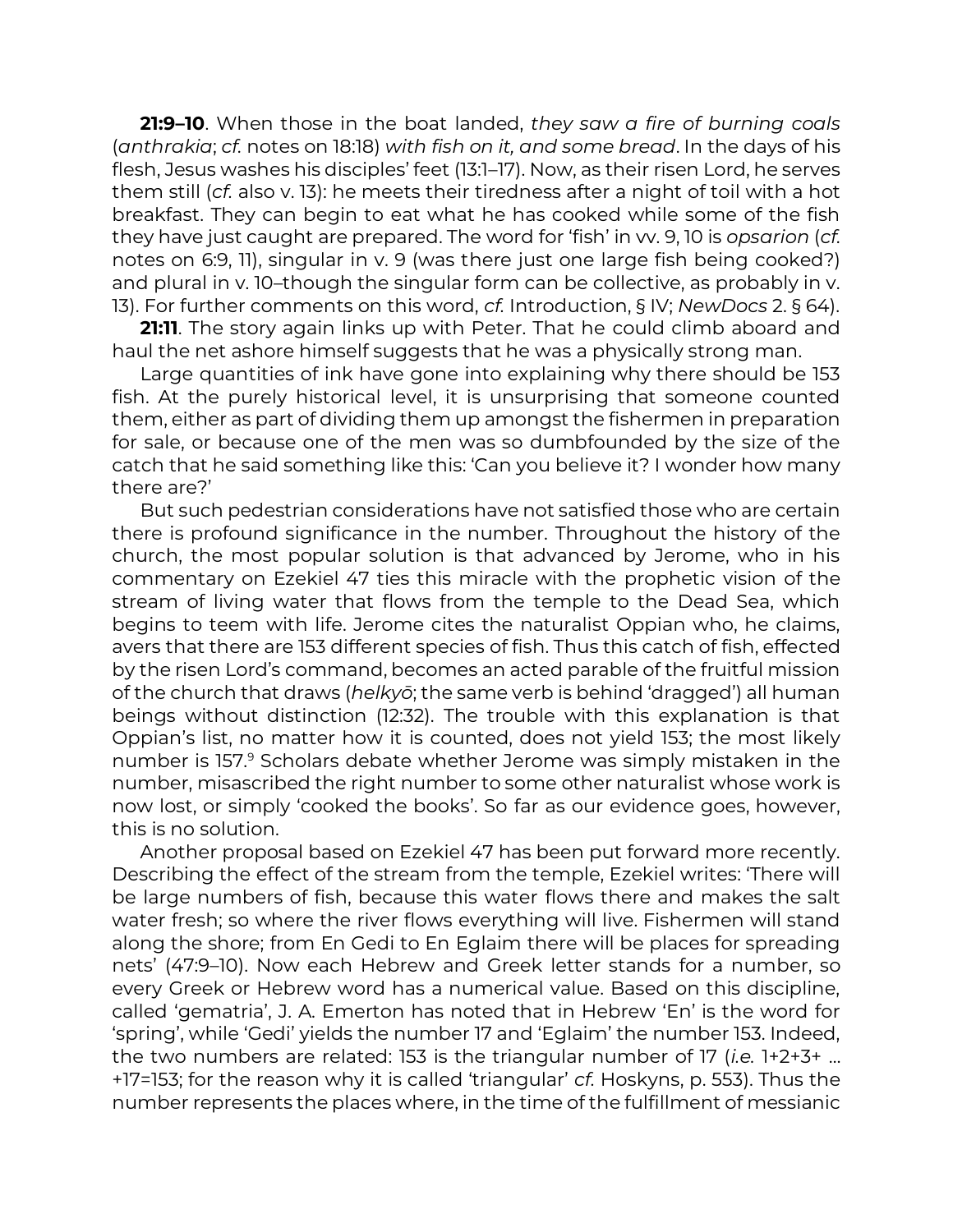hopes, gospel fishermen are to spread their nets. Of course, this 'solution' supposes that the readers understand Hebrew. That is extremely unlikely in a book where elementary Hebrew words have to be transliterated (*e.g.* 1:37, 41). P. R. Ackroyd, noting this point, has derived 153 by adding the Greek numbers for 'Gedi' and 'Eglaim', but to do so he has had to find variant spellings in different manuscripts.

That 153 is the triangular number of 17 did not escape the church Fathers. Augustine noted it, and observed that 17=10+7, the 10 representing the ten commandments and the 7 the sevenfold Spirit of God (Rev. 1:4). Others break 7 down into 3+4, the number of the Trinity and the number of the new Jerusalem, the city built foursquare. Others have observed that 153= (3x50) +3, the double 3 pointing to the Trinity. Another scholar observes that in the feeding of the five thousand there were originally five little loaves of bread, from which twelve baskets of scraps were taken up, and 5+12=17—*i.e.* there is a link between that (allegedly) eucharistic feast and this one. Other solutions based on gematria have presented themselves: that 153 is the number for the words 'the church of love' in Hebrew,<sup>14</sup> or of 'the children of God', or of Pisgah (thus making an allusion to the death of Moses, Dt. 34:1), or of the Hebrew for 'Cana G' (representing 'Cana in Galilee', and thereby tying this miracle to the first two).<sup>17</sup>

Many other suggestions have been put forward, none very convincing. Whatever internal difficulty each might have, as a group most of them do not relate to this passage very well. They tend to offer, at best, an allusion to an admittedly Johannine theme, but nothing that flows naturally out of John 21:11. If the Evangelist has some symbolism in mind connected with the number 153, he has hidden it well.

Even so, there may be symbolism in the sheer quantity, if not the number itself, since the Evangelist draws attention to it: *but even with so many the net was not torn*. It is hard not to see an allusion to Luke 5:1–11, where the nets were torn. This may suggest that the gospel net will never break, that there is no limit to the number of converts it catches (Bruce, pp. 401–402). If such symbolism is operating, it may owe something to Jesus himself, who elsewhere promised to make his disciples 'fishers of men' (Mk. 1:17).

**21:12–13**. It was almost as if the disciples were reluctant to come, even as they were eager to be with him. Jesus must spell out the invitation: *Come and have breakfast* (*aristēsate*, here used, as classically, for the first meal of the day, as v. 4 requires; more commonly in the New Testament for a later meal—*e.g.* Lk. 11:37–38; 14:12).

The second half of the verse is finely balanced, a balance that must be respected if the mood of the text is to be preserved. One might ask why, if the disciples 'knew it was the Lord', they would *want* to ask him, 'Who are you?' But the Evangelist does not merely say they *did* not ask him, he says they *dared* not ask him (lit.) 'knowing it was the Lord'. This is not the same reticence as that exhibited by the two disciples on the road to Emmaus who were kept from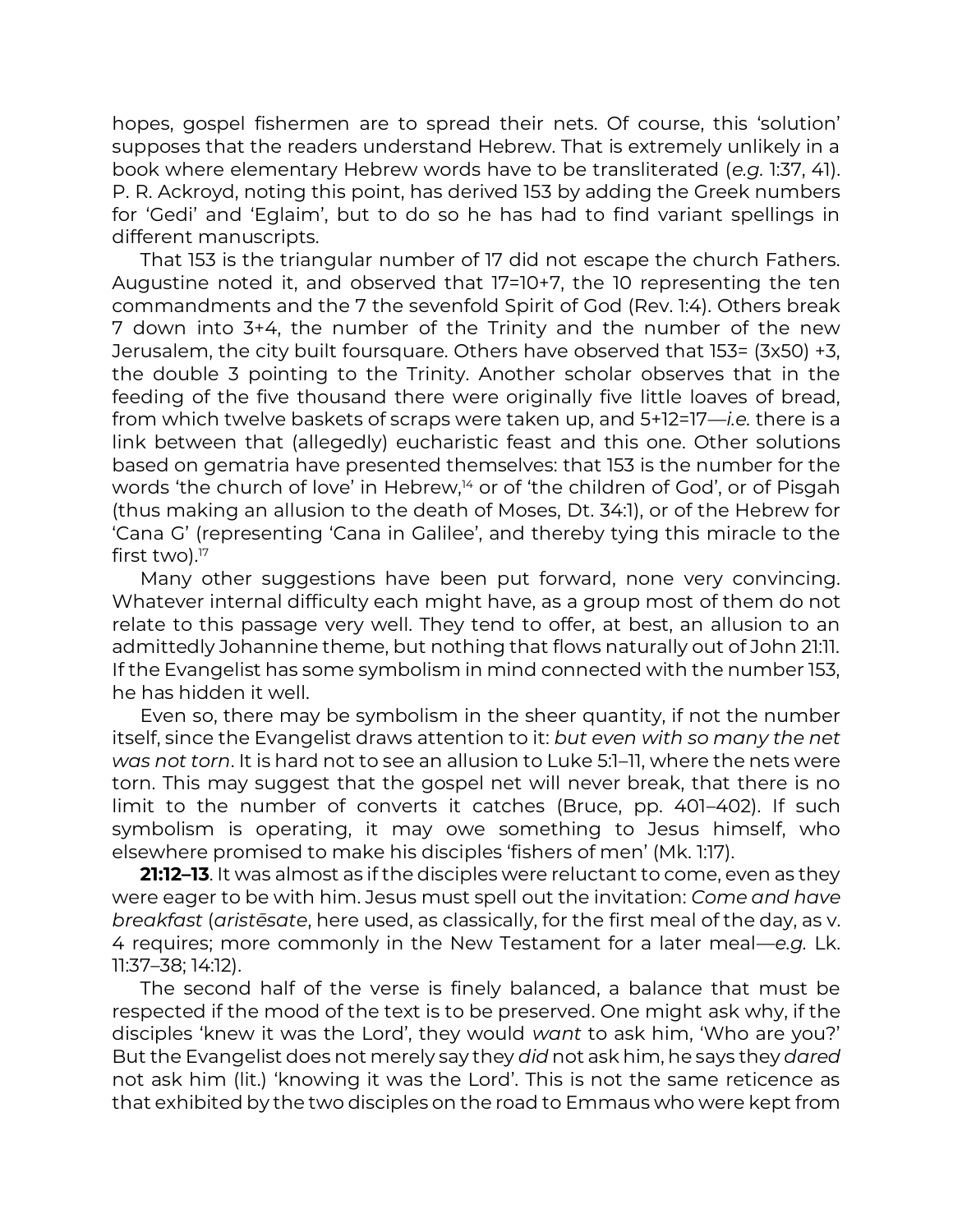recognizing him (Lk. 24:16): these disciples *know* it is the Lord, and yet are still so uneasy, so hesitant, so uncertain, that they apparently long to ask him, in effect, 'Is it *really* you?', yet *dare* not do so.

Perhaps it is the lack of imaginative historical reconstruction on our part that makes us hesitate to see the compelling power of this interpretation. Our creeds make the resurrection of Jesus Christ so central that it requires considerable mental effort to put ourselves in the places of the first disciples. The evidence of ch. 20 is here presupposed. The disciples had been granted the strongest possible reasons for believing in Jesus' resurrection, and indeed did so: *they knew it was the Lord*. But whether because they could see Jesus was not simply resuscitated (like Lazarus), but appeared with new powers, or because they were still grappling with the strangeness of a crucified and resurrected Messiah, or because despite the irrefutable power of the evidence presented to them resurrection itself seemed strange, they felt considerable unease—yet suppressed their question because they knew the one before them could only be Jesus.

Thus, when *Jesus came, took the bread and gave it to them, and did the same with the fish* (v. 13), he was not primarily offering evidence of his own physical resurrection. Unlike Luke 24:41–43, there is no mention of his own eating—eating which had earlier been done less to sustain him than to establish the faith of his disciples. Here, however, he reassures them, meets their physical needs, serves them as he did before his passion. It is a time for them to adjust to the new eschatological situation; it is a time sufficiently symbol-laden, in a culture where symbols were more highly regarded than in our own, to speak to them powerfully, as they meditated upon it, about the Lord's continued presence and power with them as they prosecuted the mission with which he charged them.

Despite the fact that some Christian art in the first few centuries of the church depicts fish along with bread in representations of the eucharist, and despite the fact that some commentators make similar connections, the allusions are at best remote. One's assessment is necessarily based in part on one's prior reading of John 6. Even so, there is no hint that Jesus here gives *himself* in the bread and fish, or that in their eating they are even symbolically, let alone sacramentally, partaking of him.

**21:14**. That there was in the Evangelist's mind some evidential value in this episode in support of Jesus' resurrection is confirmed by this verse, which forms a literary *inclusio* (*cf.* notes on 1:18) with v. 1. John writes that *Jesus appeared to his disciples*: the verb (*ephanerōthē*) is the passive form of the verb used in v. 1, lit. 'Jesus was revealed' or 'Jesus was manifested'. As in v. 1, the emphasis is on Jesus' self-disclosure. The verb is stronger than the more common *ōphthē* ('he appeared'), used more commonly in the New Testament (*e.g.* Lk. 24:34; 1 Cor 15:5–8). The expression *he was raised* (passive of *egeirō*) is one of two verbs commonly used to refer to the resurrection itself, the other